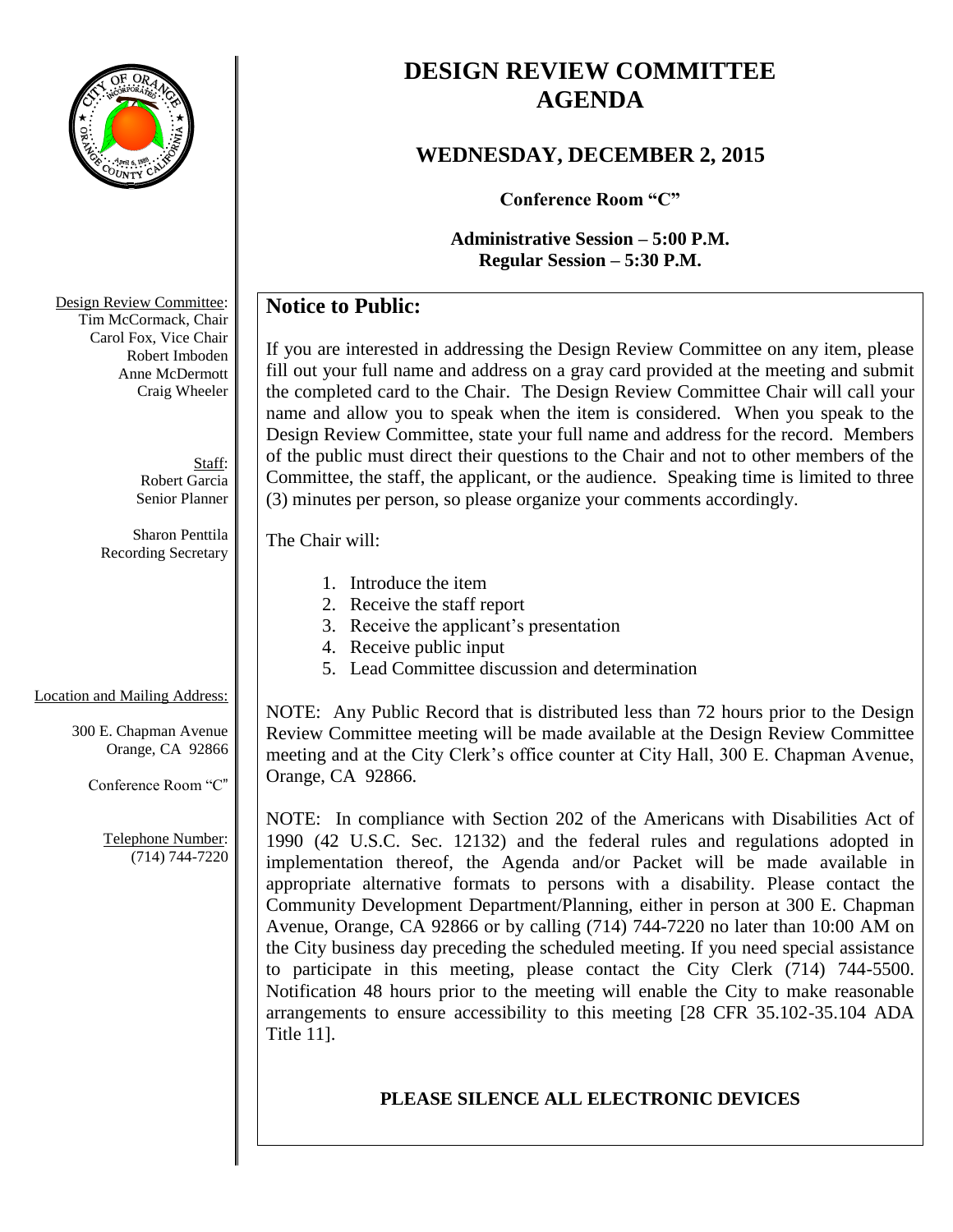The Committee holds an Administrative Session to receive general information from the staff and to conduct an initial review of Minutes of prior meetings. The Session is open to the public; however, no public testimony is taken and no decisions are made. Following the Administrative Session, the Regular Session will begin at 5:30 p.m.

- 1. Review of Agenda
- 2. Policy/Procedural Information
- 3. Review of Minutes: November 18, 2015

#### **Regular Session - 5:30 P.M.**

#### CALL TO ORDER:

### ROLL CALL:

#### PUBLIC PARTICIPATION:

Opportunity for members of the public to address the Design Review Committee on matters not listed on the Agenda.

#### CONSENT ITEMS:

(1) APPROVAL OF MINUTES: November 18, 2015

All matters that are listed above as Consent Items are considered to be routine by the Design Review Committee and will be enacted by one motion. There will be no separate discussion of said items unless members of the Design Review Committee, staff, or the public request specific items to be removed from the Consent Items for separate action.

#### AGENDA ITEMS:

Continued Items: None

New Agenda Item:

#### (2) DRC No. 4819-15 – [338 N. Glassell Street](http://www.cityoforange.org/civicax/filebank/blobdload.aspx?BlobID=16898)

- A proposal to demolish a non-contributing shed at the rear of the property.
- 338 N. Glassell Street
- Staff Contact: Kelly Ribuffo, 714-744-7223, [kribuffo@cityoforange.org](mailto:kribuffo@cityoforange.org)
- DRC Action: Final Determination

#### ADJOURNMENT:

Adjourn to a Study Session regarding policies on the use of alternate materials in the City's historic districts.